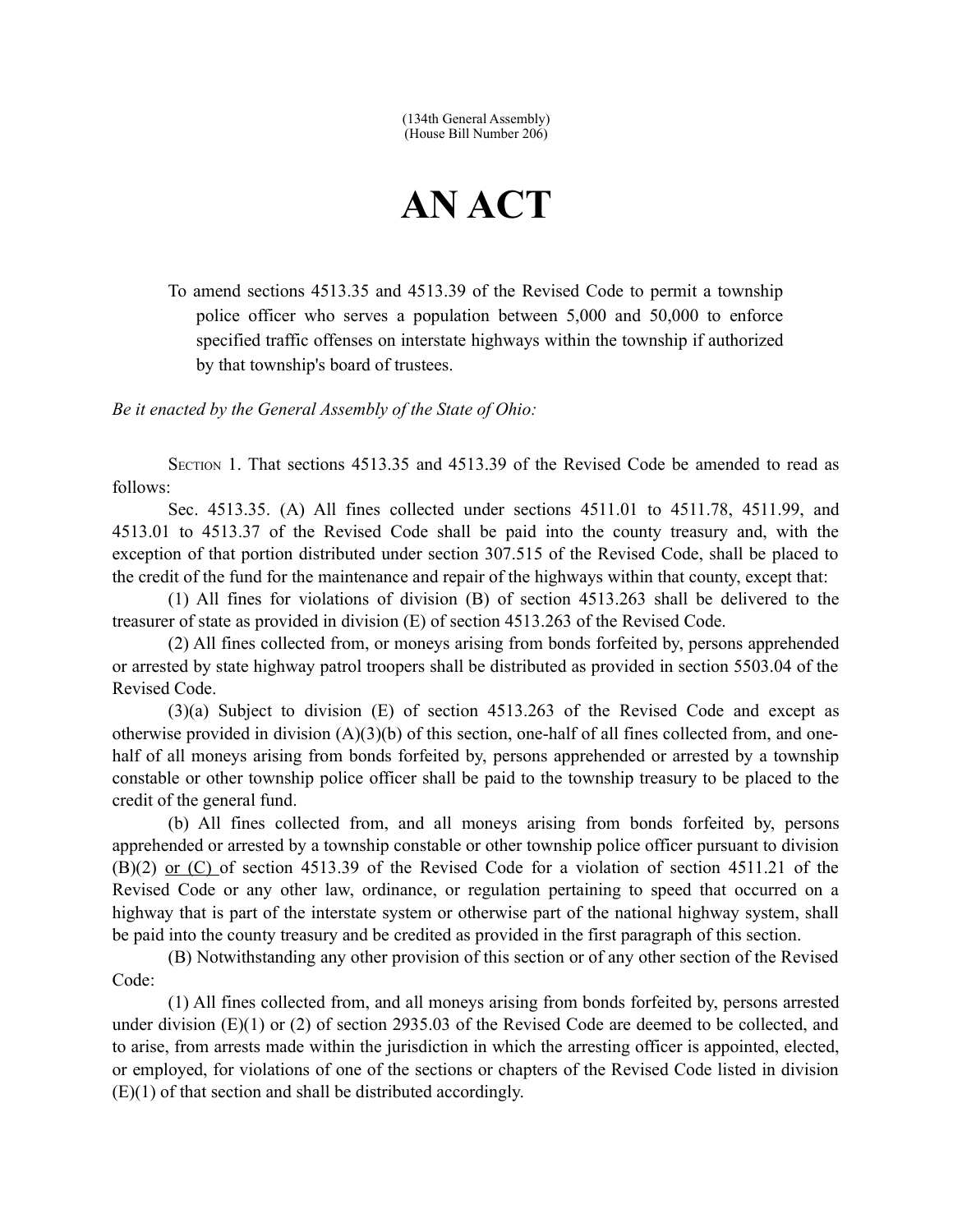(2) All fines collected from, and all moneys arising from bonds forfeited by, persons arrested under division (E)(3) of section 2935.03 of the Revised Code are deemed to be collected, and to arise, from arrests made within the jurisdiction in which the arresting officer is appointed, elected, or employed, for violations of municipal ordinances that are substantially equivalent to one of the sections or one of the provisions of one of the chapters of the Revised Code listed in division  $(E)(1)$ of that section and for violations of one of the sections or one of the provisions of one of the chapters of the Revised Code listed in division  $(E)(1)$  of that section, and shall be distributed accordingly.

Sec. 4513.39. (A) The state highway patrol and sheriffs or their deputies shall exercise, to the exclusion of all other peace officers, except within municipal corporations and except as specified in division divisions (B) and (C) of this section and division (E) of section 2935.03 of the Revised Code, the power to make arrests for violations on all state highways, of sections 4503.11, 4503.21, 4511.14 to 4511.16, 4511.20 to 4511.23, 4511.26 to 4511.40, 4511.42 to 4511.48, 4511.58, 4511.59, 4511.62 to 4511.71, 4513.03 to 4513.13, 4513.15 to 4513.22, 4513.24 to 4513.34, 4549.01, 4549.08 to 4549.12, and 4549.62 of the Revised Code.

(B) A member of the police force of a township police district created under section 505.48 of the Revised Code or of a joint police district created under section 505.482 of the Revised Code, and a township constable appointed pursuant to section 509.01 of the Revised Code, who has received a certificate from the Ohio peace officer training commission under section 109.75 of the Revised Code, shall exercise the power to make arrests for violations of those sections listed in division (A) of this section, other than sections 4513.33 and 4513.34 of the Revised Code, as follows:

(1) If Except as specified in division  $(C)$  of this section, if the population of the township that created the township or joint police district served by the member's police force or the township that is served by the township constable is fifty thousand or less according to the most recent federal decennial census, the member or constable shall exercise that power on those portions of all state highways, including those highways that are part of the national highway system but that are not part of the interstate system, that are located within the township or joint police district, in the case of a member of a township or joint police district police force, or within the unincorporated territory of the township, in the case of a township constable;

(2) If the population of the township that created the township or joint police district served by the member's police force or the township that is served by the township constable is greater than fifty thousand according to the most recent federal decennial census, the member or constable shall exercise that power on those portions of all state highways, including any highway that is a part of the interstate highway system or otherwise a part of the national highway system, that are located within the township or joint police district, in the case of a member of a township or joint police district police force, or within the unincorporated territory of the township, in the case of a township constable.

(C) If the population of the township that created the township or joint police district served by the member's police force or the township that is served by the township constable is between five thousand and fifty thousand according to the most recent federal decennial census, the township board of trustees may adopt, and may subsequently rescind, a resolution authorizing a member or constable to make arrests for violations of those sections listed in division (A) of this section, other than sections 4513.33 and 4513.34 of the Revised Code, on any highway that meets all of the

2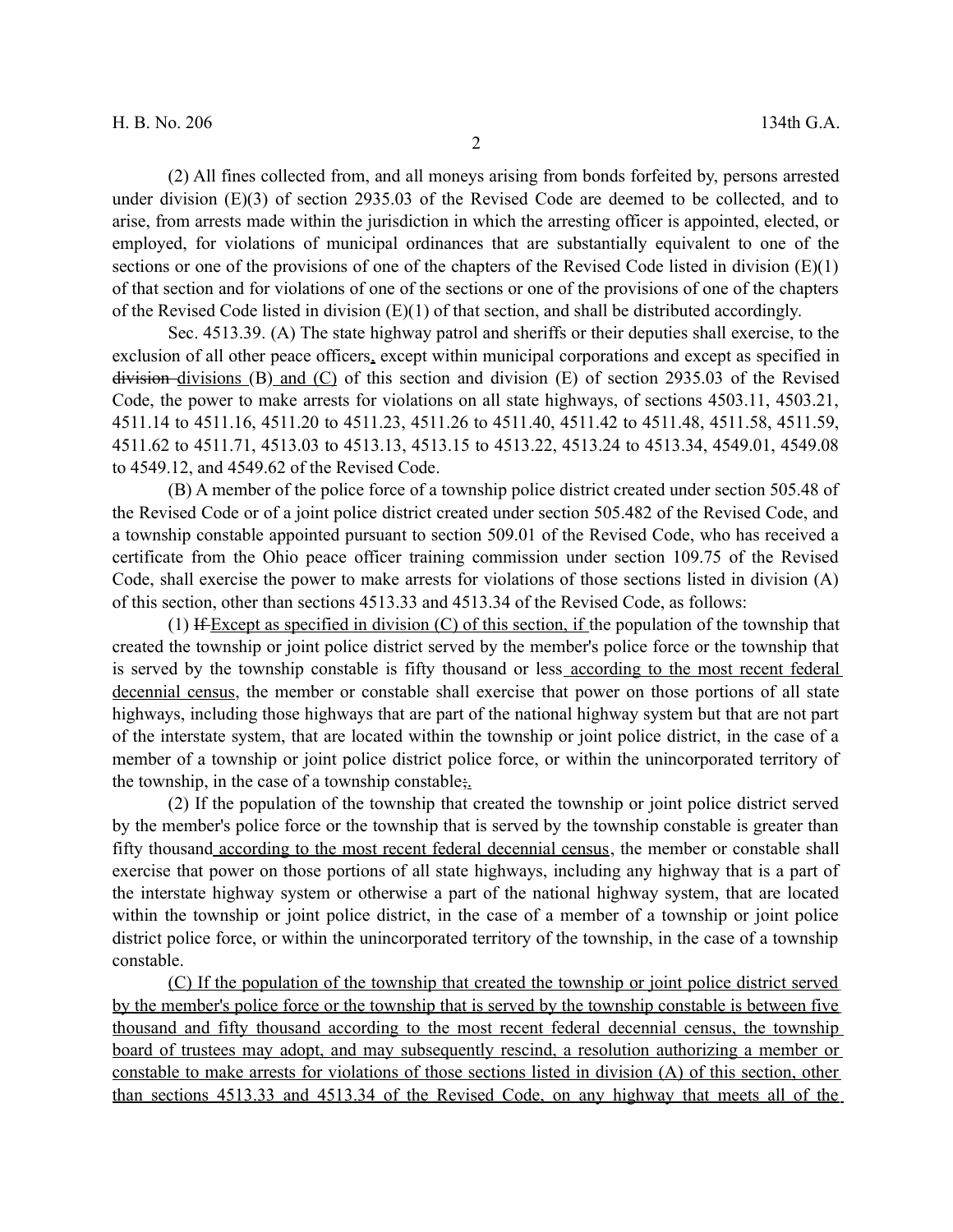following conditions:

(1) The highway is a part of the interstate highway system.

(2) The highway is located within the township or joint police district, in the case of a member of a township or joint police district police force, or within the unincorporated territory of the township, in the case of a township constable.

(3)(a) There is a permanent access point on and off the highway open to the general public for the member or constable to use that is located within the township or joint police district, in the case of a member of a township or joint police district police force, or within the unincorporated territory of the township, in the case of a township constable.

(b) An access point specified by division  $(C)(3)(a)$  of this section that is available as of the effective date of this section remains an available access point for a member or constable even if the territory in which the access point is located is subsequently annexed by a municipal corporation.

SECTION 2. That existing sections 4513.35 and 4513.39 of the Revised Code are hereby repealed.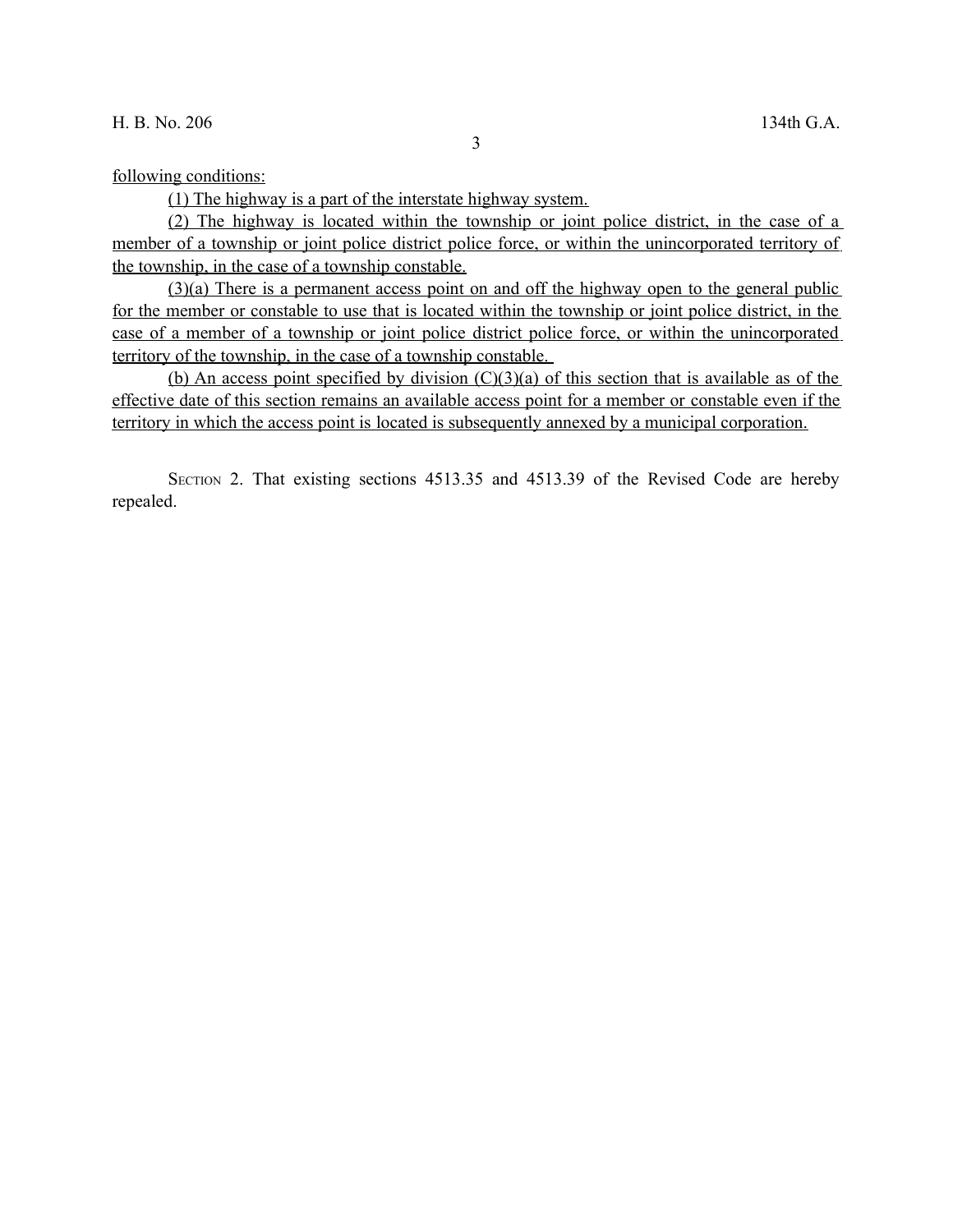*Speaker \_\_\_\_\_\_\_\_\_\_\_\_\_\_\_\_\_\_\_ of the House of Representatives.*

4

*President \_\_\_\_\_\_\_\_\_\_\_\_\_\_\_\_\_\_\_ of the Senate.*

Passed \_\_\_\_\_\_\_\_\_\_\_\_\_\_\_\_\_\_\_\_\_\_\_\_, 20\_\_\_\_

Approved \_\_\_\_\_\_\_\_\_\_\_\_\_\_\_\_\_\_\_\_\_\_\_\_, 20\_\_\_\_

*Governor.*